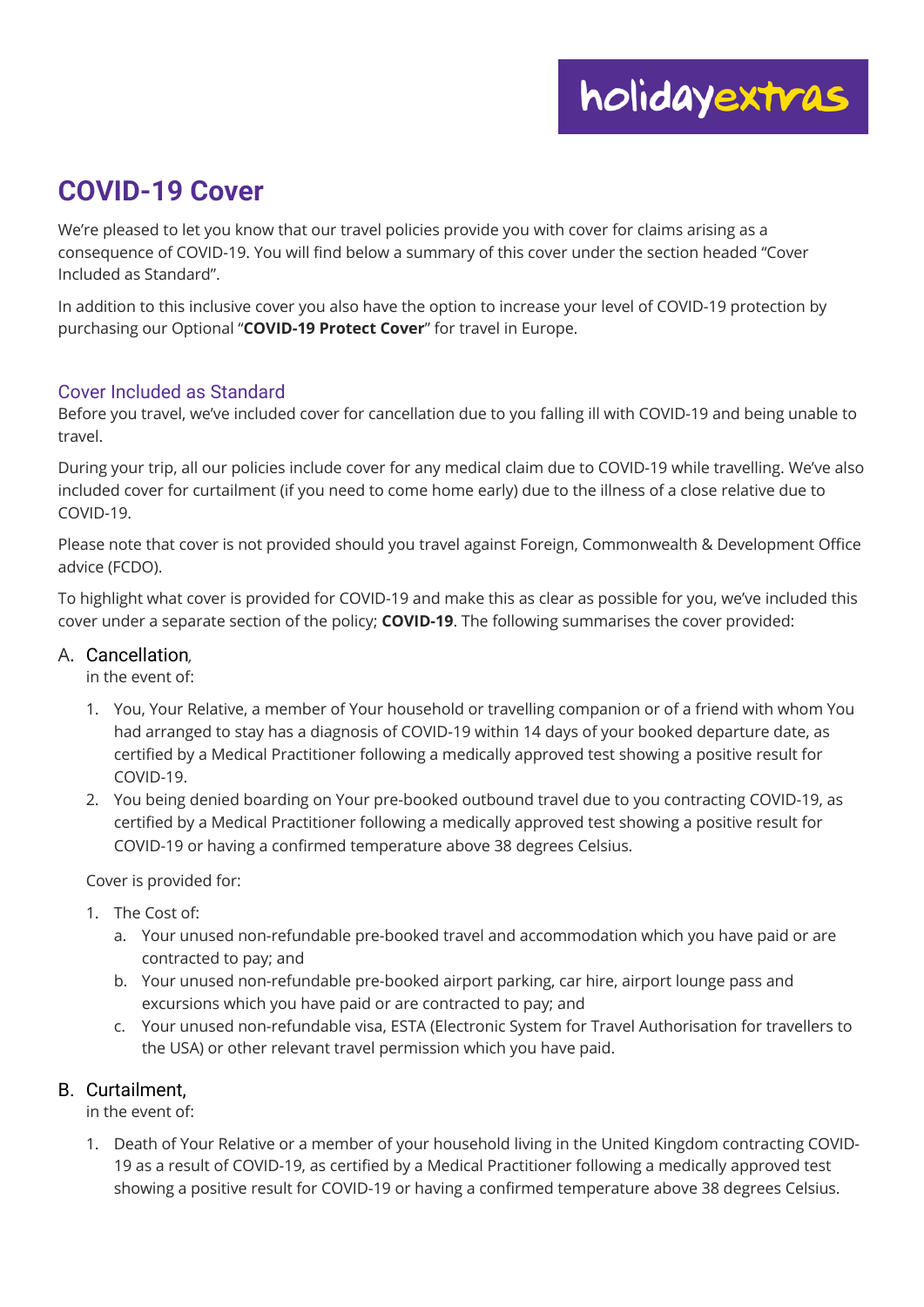2. The hospitalisation as a result of COVID-19 for treatment with mechanical ventilation, of your relative or a member of your household living in the United Kingdom.

In addition, where you are unable to continue with a pre-booked excursion following Your self isolation as ordered by a relevant Government authority due to contracting COVID-19, as certified by a Medical Practitioner following a medically approved test showing a positive result for COVID-19.

Cover is provided for:

- 1. Your reasonable additional travel and accommodation expenses which You incur in the Curtailment of Your Insured Journey; and:
- 2. A pro-rata amount corresponding to the cost of the unused proportion of:
	- a. Your non-refundable pre-booked travel and accommodation expenses which You have paid or are contracted to pay; and
	- b. Your non-refundable pre-booked airport parking, car hire, airport lounge pass and excursions which You have paid or are contracted to pay; and
	- c. Your non-refundable visa, ESTA (Electronic System for Travel Authorisation for travellers to the USA) or other relevant travel permission which You have paid.

# C. Emergency Medical and Repatriation Expenses,

in the event of an unforeseen medical emergency during an Insured Journey outside the United Kingdom as a result of You contracting COVID-19, as certified by a Medical Practitioner following a medically approved test showing a positive result for COVID-19.

Cover is provided for:

- 1. Emergency medical and repatriation expenses:
	- a. Reasonable and necessary medical and hospital expenses, including the cost of ambulance transport where medically necessary to take You to hospital; and
	- b. Returning You to the United Kingdom provided this is medically safe and authorised by Us or Our Assistance Company; and
	- c. The cost of a medical escort where this is deemed necessary by Us or Our Assistance Company, in the event of Your emergency repatriation to the United Kingdom; and
- 2. Reasonable additional travel and accommodation expenses (room only) for You to extend Your stay until You are medically fit to return to the United Kingdom; and
- 3. Reasonable additional travelling and accommodation expenses to repatriate You to the United Kingdom when You are denied boarding on Your pre-booked return travel due to You contracting COVID-19.
- 4. Confinement benefit: a benefit payment of £30 for each complete 24 hour period up to £300 where You are ordered into self-isolation in Your holiday accommodation by a relevant Government authority, as a result of You contracting COVID-19.

## Optional COVID-19 Protect Cover

COVID-19 Protect cover specifically insures you and your travels in Europe against additional issues that could arise in relation to COVID-19.

Where the appropriate additional premium has been paid the following cover is provided as summarised below and detailed fully under Section: **Enhanced COVID-19 protect** of the policy.

## A. Foreign, Commonwealth & Development Office (FCDO)

Your Policy will cover you if you travel against the advice of the Foreign, Commonwealth & Development Office (FCDO) as long as the advice is against all but essential travel solely as a result of COVID-19.

## B. Cancellation

We provide to each Insured Person in total per Insured Journey, up to the sum insured shown in the Table of Benefits, following necessary and unavoidable cancellation of a trip as a result of: